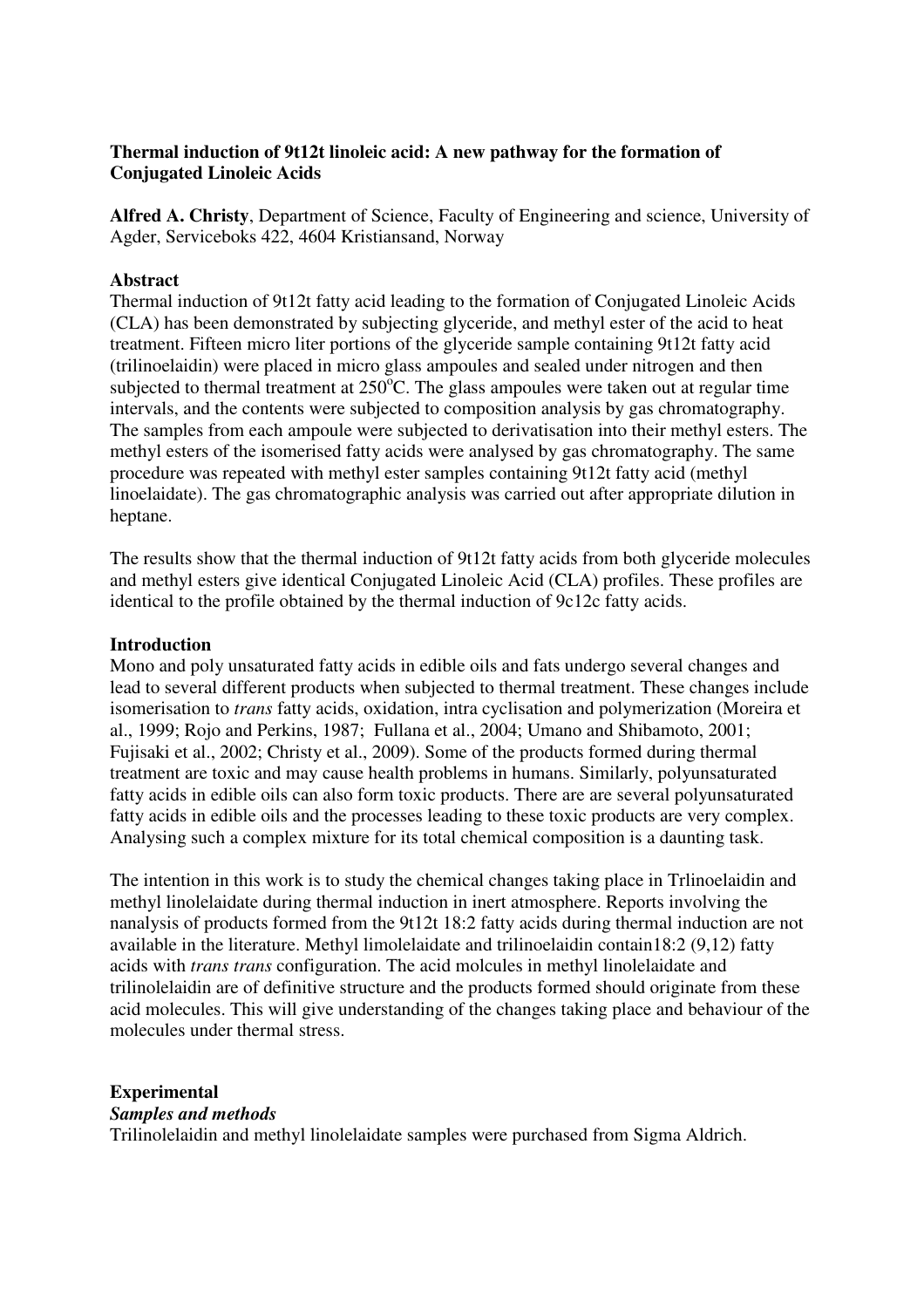The heating experiments were carried out in one side sealed micro glass ampoules of length 4 cm. The samples were placed in the ampoules under nitrogen atmosphere and sealed using an oxygen-propane flame. The ampoules containing the samples were then placed in a short 5 ml glass vial and placed in a chromatographic oven set at  $250^{\circ}$ C. Samples were removed at regular time intervals and stored in dark before chemical analysis. At the end of the heating experiments, the glass tubes containing the samples were cut open and the contents were analysed by infrared spectroscopy. After the infrared measurements, the heat treated trilinolelaidin samples were derivatised into their methyl esters (alfred) and analysed by gas chromatography. The heated methyl trilinolelaidate samples were diluted in heptane before gas chromatograpic analysis.

#### *Gas chromatographic analysis*

The GC analysis of the methyl esters of the fatty acids resulting from the thermal induction was carried out by using a Hewlett Packard 5890 gas chromatograph A 100 m capillary column with 0.25 mm internal diameter coated with 0.20 µm thick 90%-bis-(cyanopropyl) methyl polysiloxane stationary phase (HP 88). A temperature program involving two steps gardients was used. The program started with 1min at initial temperature of  $150^{\circ}$ C and followed by a temperature gradient of  $5^{\circ}$ C/min to reach a temperature of 180 $^{\circ}$ C. After a time of 50 min at  $180^{\circ}$ C another temperature gradient of  $5^{\circ}$ C/min was used to bring the final temperature to  $220^{\circ}$ C. The temperature remained at  $220^{\circ}$ C for 30 minutes giving a total running time of 95 minutes for each sample. The peaks in the chromatograms were identified by using the pure methyl ester standards of 9t12t fatty acid and literature references.

#### **Results and discussion**

The thermal iduction of 9t12t fatty acid is expected to give 9c12t, 9t12c and 9c12c isomers. In addition to these, Conjugated Linoleic Acid isomers can also be expected.

The gas chromatograms of the FAME of the heat treated trilinoelaidin and methyl linolelaidate are shown in Fig. 1. The concentrations of the isomers from both trilinolelaidin and methyl linolelaidate based on the areas of the peaks in the chromatograms are presented in Fig.2. The FAME profiles are the same for these samples. Isomerisation of 9t12t fatty acids into the 9c12t, 9t12c and 9c12c isomers is very slow. The low concentrations of 9t12c, 9c12t and 9c12c isomers in the heated samples of trilinolelaidin and methyl linolelaidate show the stability of 9t12t double bonds towards isomerisation. Furthermore, the isomer 9t12c is in relatively higher concentrations in all the heat teated samples of trilinolelaidin and methyl linolelaidate. It appears that the isomerisation of the 9t12t double bonds into 9c12t double bonds seem less favourable than into 9t12c double bonds.

Apart from positional isomarization, heat induction of trilinoelaidin and methyl linolelaidate can also form Conjugated Linolic Acids. The parts of the chromatograms indicating the area where CLAs are eluted are shown in Fig. 3 for both trilinolelaidin and methyl linolelaidate The CLA profiles produced in these thermal induction reactions are identical. The profiles are also identical to the CLAs formed during thermal induction of trilinolein containing 9c12c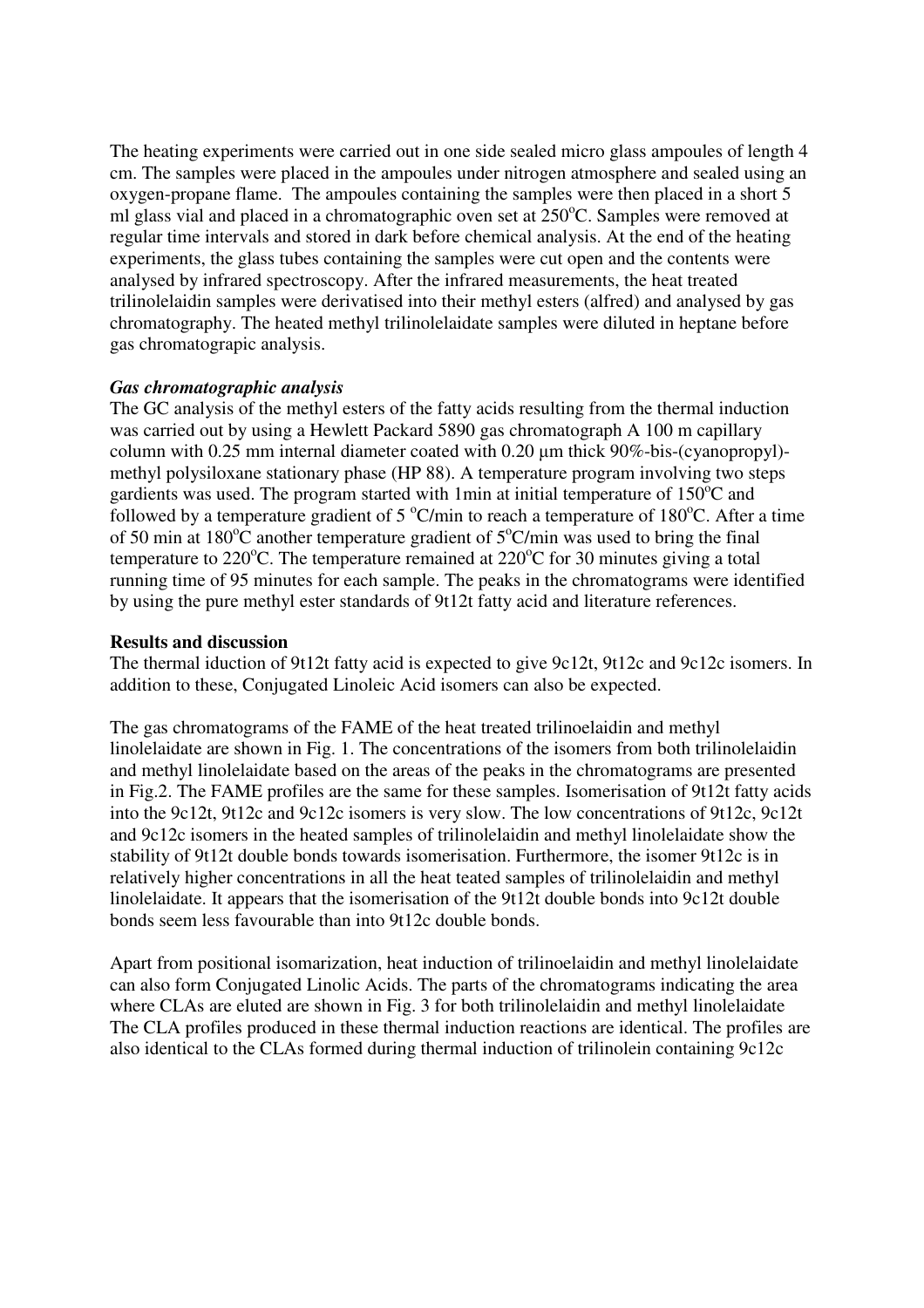

Fig.1. The gas chromatograms of the FAME of the heat treated trilinoelaidin and methyl linolelaidate.



Fig. 2. The concentrations of the isomers 9c12t, 9t12c and 9c12c from heated samples of trilinolelaidin and methyl linolelaidate

fatty acid molecules (Destaillats and Angers, 2005). A report by Eulitz et al. (1999) was used for identifying the elution order of the CLAs. The concentrations of total CLAs and the concentration of *trans, trans* CLAs within the total CLAs are shown in Fig. 4.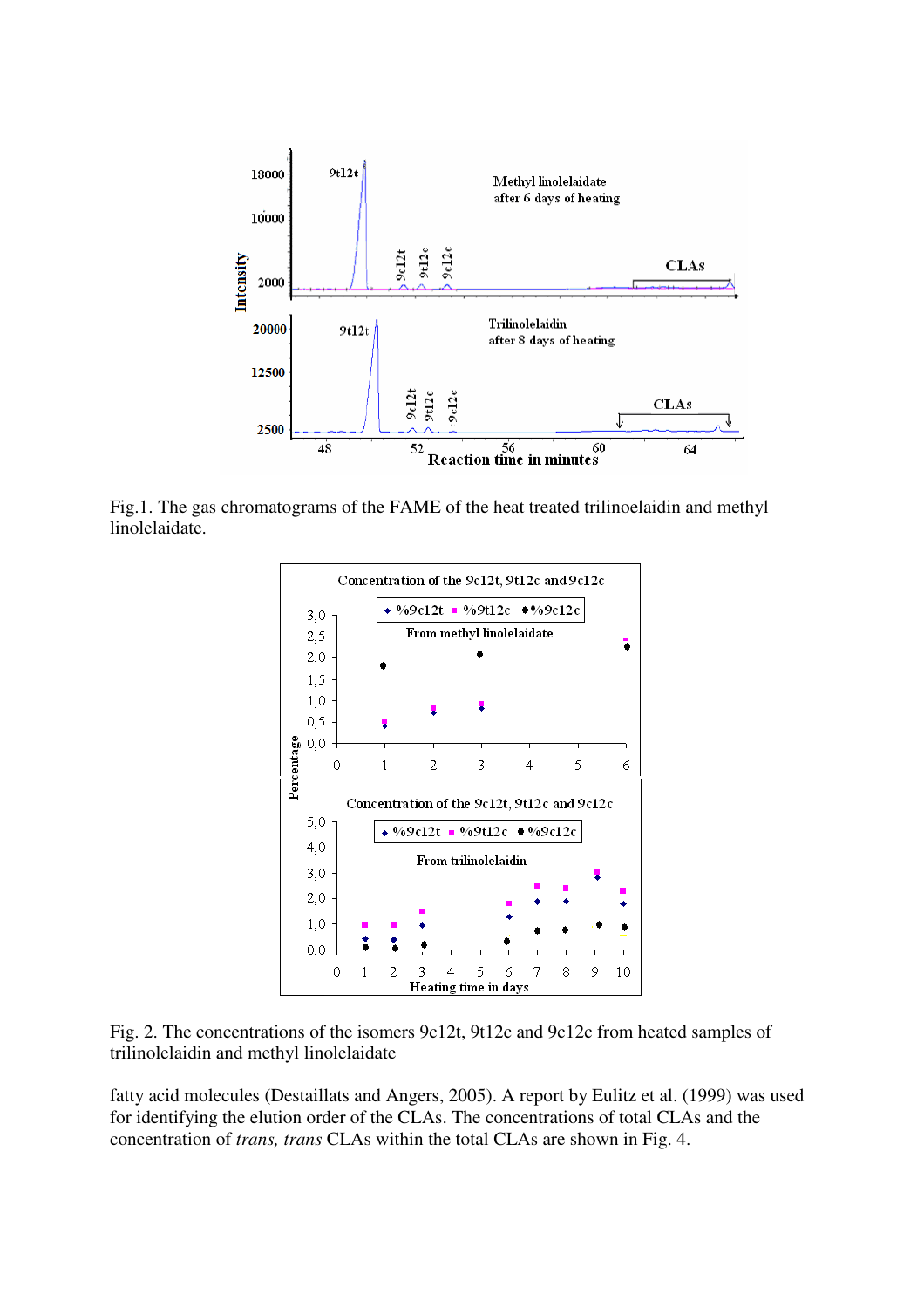The concentrations in the plots shown in Fig. 2 were based on the total fatty acid profiles analysed in the samples and represent relative concentrations of Lilnoleic Acids (LAs) and CLAs in the samples. The relative concentration of CLAs increases with the heating time in methyl linolelaidate and trilinoelaidin. The relative total concentration of CLAs in the heated samples approaches a maximum of around 5%.



Fig. 3**.** The parts of the chromatograms indicating the area where CLAs are eluted



Fig. 4. The concentrations of total CLAs and the concentration of *trans, trans* CLAs.

Infrared absorption of the samples at  $969 \text{ cm}^{-1}$  was used to quantify the remaining methyl linolelaidate and trilinolelaidin in the samples. The concentrations determined by infrared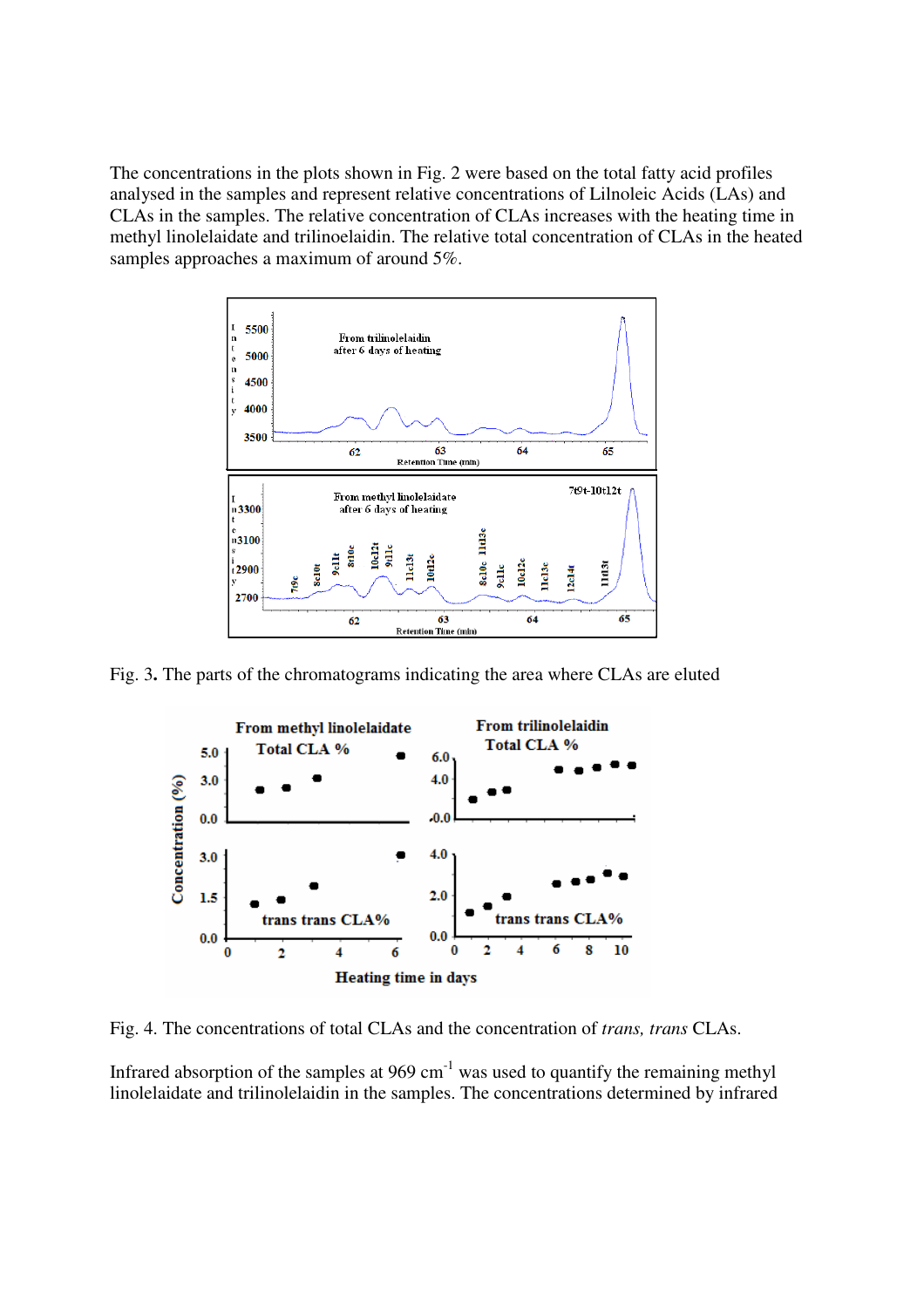

Fig. 5. Rest methyl linolelaidate and trinolelaidin in heated samples

spectroscopy and gas chromatography (Fig. 5) shows that the samples undergo degradation under thermal stress. When the degradation of the trilinoelaidin is taken into account, the concentration of the total CLA in the heated sample amounts to around 2.2%. Out of these the *t,t* CLA isomers which elute at the same time amount to around 60% in all the heated samples.

#### **Conclusion**

It has been demonstrated that the thermal induction of methyl linolelaidate and trilinolelaidin containing 9t12t fatty acid moieties undergo isomerisation into their positional isomers and Conjugated Linoleic Acids. The positional isomerisation appears to be slow and indicates the relative stability of the molecules containing 9t12t fatty acids.

The total concentration of CLAs formed in the mixtures amount to 2.2%. This is almost the same concentration of CLAs formed from the thermal induction of molecules containing 9c12c fatty acids (Triliolein). The trans,trans isomers comprise about 60% of the CLAs.

#### **References**

Christy, A.A., Xu, Z., Harrington, P.B., 2009. Thermal Degradation and Isomerisation Kinetics of Triolein studied by Infrared Spectrometry and GC-MS Combined with Chemometrics, Chemistry and Physics of Lipids, 158, 22-31.